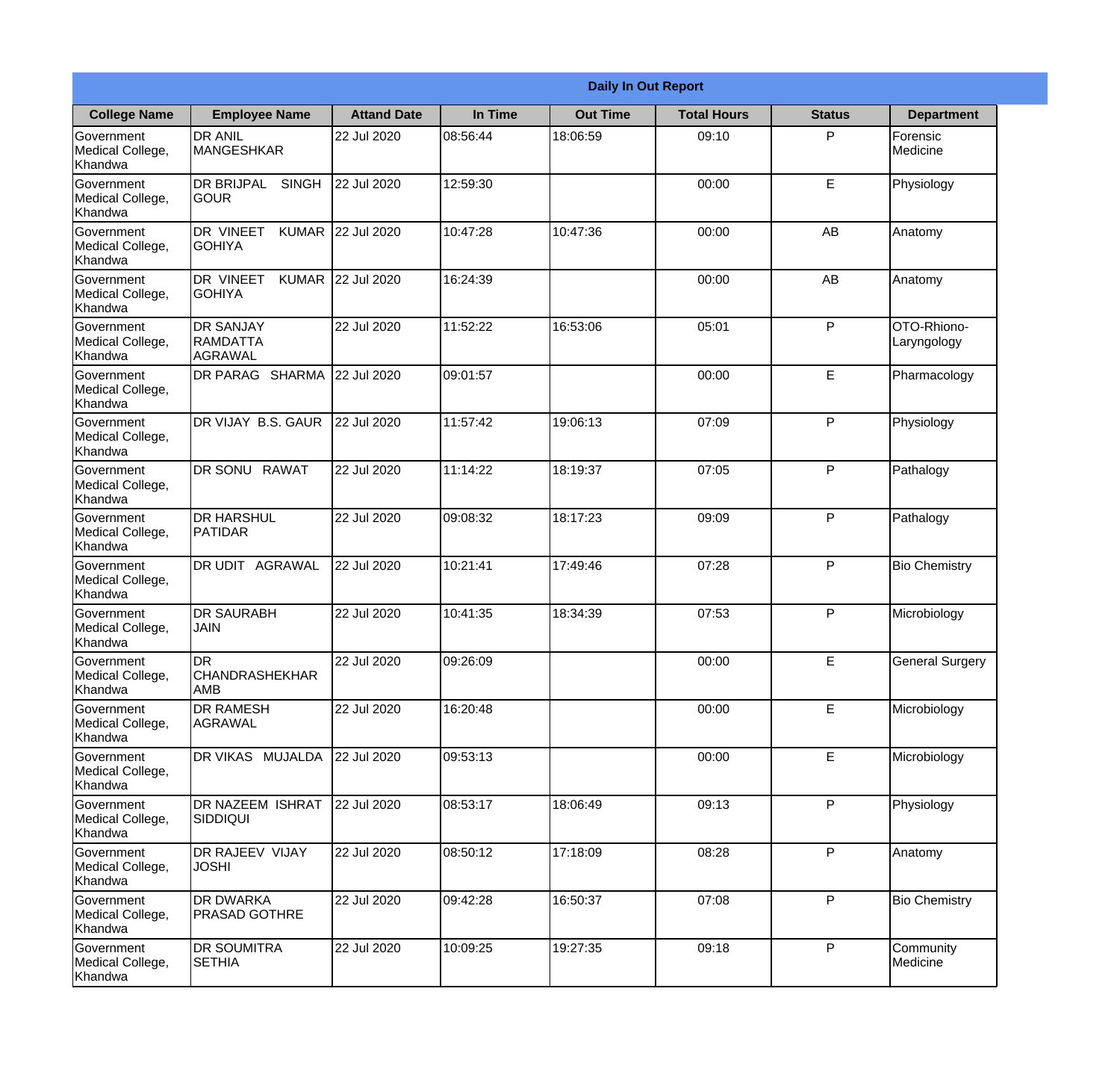| <b>Designation</b>                    | <b>Category</b> |
|---------------------------------------|-----------------|
| Assistant Professor   Para Clinical   |                 |
| Demonstrator/Tutor   Non Clinical     |                 |
| Professor                             | Non Clinical    |
| Professor                             | Non Clinical    |
| Professor                             | Clinical        |
| Professor                             | Para Clinical   |
| Associate Professor Non Clinical      |                 |
| Demonstrator/Tutor   Para Clinical    |                 |
| <b>Assistant Professor</b>            | Para Clinical   |
| Associate Professor Non Clinical      |                 |
| Associate Professor   Para Clinical   |                 |
| <b>Assistant Professor   Clinical</b> |                 |
| Assistant Professor   Para Clinical   |                 |
| Demonstrator/Tutor   Para Clinical    |                 |
| Professor                             | Non Clinical    |
| <b>Assistant Professor</b>            | Non Clinical    |
| Demonstrator/Tutor                    | Non Clinical    |
| Assistant Professor                   | Para Clinical   |

**Daily In Out Report**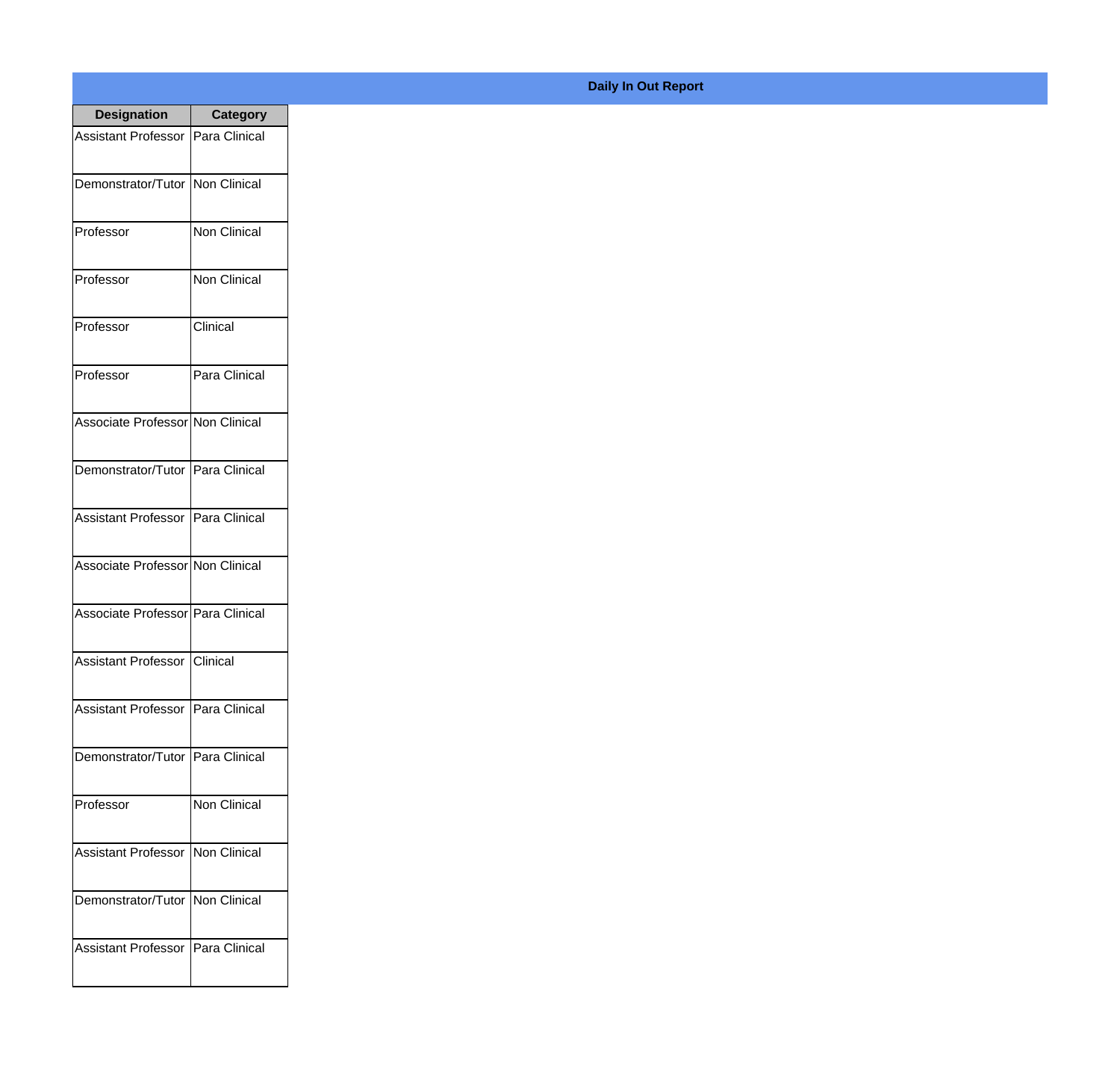|                                                  |                                                       |             |          |          | <b>Daily In Out Report</b> |   |                        |
|--------------------------------------------------|-------------------------------------------------------|-------------|----------|----------|----------------------------|---|------------------------|
| Government<br>Medical College,<br>Khandwa        | DR LEENA PARIHAR 22 Jul 2020                          |             | 11:37:19 |          | 00:00                      | E | Community<br>Medicine  |
| Government<br>Medical College,<br>Khandwa        | <b>IMR PIYUSH KUMAR</b><br><b>MISHRA</b>              | 22 Jul 2020 | 11:56:18 | 18:04:58 | 06:08                      | P | Community<br>Medicine  |
| Government<br>Medical College,<br>Khandwa        | <b>DR GARIMA</b><br>AGRAWAL<br><b>VARSHNEY</b>        | 22 Jul 2020 | 09:48:32 |          | 00:00                      | E | Paediatrics            |
| Government<br>Medical College,<br>Khandwa        | <b>IDR SIDDHARTH</b><br><b>BANODE</b>                 | 22 Jul 2020 | 09:00:16 | 17:53:52 | 08:53                      | P | Pharmacology           |
| Government<br>Medical College,<br>Khandwa        | <b>DR CHANDNI</b><br>KAROLE                           | 22 Jul 2020 | 09:34:59 |          | 00:00                      | E | Ophthalmology          |
| Government<br>Medical College,<br>Khandwa        | <b>IDR PRIYA KAPOOR</b><br>KAPOOR                     | 22 Jul 2020 | 10:27:57 | 16:54:34 | 06:27                      | P | Pathalogy              |
| Government<br>Medical College,<br>Khandwa        | <b>DR SAPNA</b><br><b>MAHESHRAM</b>                   | 22 Jul 2020 | 11:04:08 | 18:07:12 | 07:03                      | P | Community<br>Medicine  |
| Government<br>Medical College,<br>Khandwa        | <b>DR RAJENDRA</b><br><b>SINGH MANDLOI</b>            | 22 Jul 2020 | 10:30:39 |          | 00:00                      | E | <b>Bio Chemistry</b>   |
| Government<br>Medical College,<br>Khandwa        | <b>DR SEEMA</b><br><b>SUDHAKARRAO</b><br><b>SUTAY</b> | 22 Jul 2020 | 08:58:34 | 17:36:49 | 08:38                      | P | Forensic<br>Medicine   |
| <b>Government</b><br>Medical College,<br>Khandwa | <b>IDR ANANT</b><br><b>TUKARAM PAWAR</b>              | 22 Jul 2020 | 10:02:31 | 19:50:49 | 09:48                      | P | Community<br>Medicine  |
| Government<br>Medical College,<br>Khandwa        | <b>DR MAHENDRA</b><br><b>PANWAR</b>                   | 22 Jul 2020 | 09:41:36 |          | 00:00                      | E | Orthopaedics           |
| Government<br>Medical College,<br>Khandwa        | DR AJAY GANGJI                                        | 22 Jul 2020 | 10:16:43 |          | 00:00                      | E | <b>General Surgery</b> |
| Government<br>Medical College,<br>Khandwa        | <b>IDR SITARAM</b><br>SOLANKI                         | 22 Jul 2020 | 09:07:44 | 19:16:53 | 10:09                      | P | Forensic<br>Medicine   |
| Government<br>Medical College,<br>Khandwa        | <b>DR SITARAM</b><br>SOLANKI                          | 22 Jul 2020 | 19:17:04 |          | 10:09                      | P | Forensic<br>Medicine   |
| Government<br>Medical College,<br>Khandwa        | <b>DR ASHOK</b><br><b>BHAUSAHEB NAJAN</b>             | 22 Jul 2020 | 10:13:53 |          | 00:00                      | E | Forensic<br>Medicine   |
| Government<br>Medical College,<br>Khandwa        | DR PRIYESH<br>MARSKOLE                                | 22 Jul 2020 | 12:03:55 |          | 00:00                      | E | Community<br>Medicine  |
| Government<br>Medical College,<br>Khandwa        | DR NEERAJ KUMAR                                       | 22 Jul 2020 | 10:23:18 | 18:36:12 | 08:13                      | P | Dentisry               |
| Government<br>Medical College,<br>Khandwa        | DR VIJAY NAYAK                                        | 22 Jul 2020 | 11:26:53 | 19:16:35 | 07:50                      | P | Anatomy                |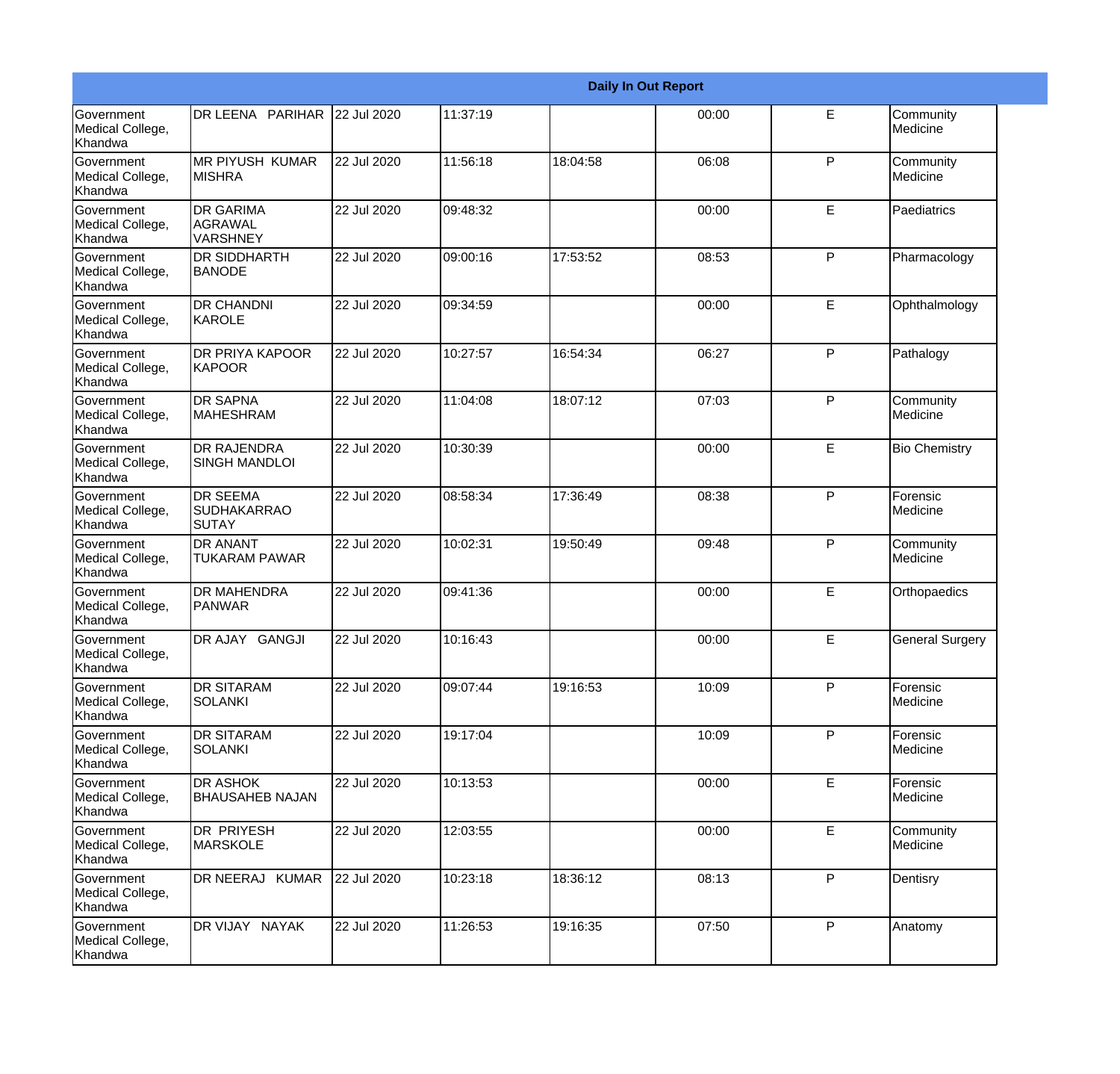| Assistant Professor   Para Clinical |               |
|-------------------------------------|---------------|
| Statistician                        | Para Clinical |
|                                     |               |
| Associate Professor Clinical        |               |
| Associate Professor Para Clinical   |               |
| Assistant Professor Clinical        |               |
| Demonstrator/Tutor Para Clinical    |               |
| Associate Professor Para Clinical   |               |
| Demonstrator/Tutor Non Clinical     |               |
| Professor                           | Para Clinical |
| Professor                           | Para Clinical |
| Assistant Professor Clinical        |               |
| Professor                           | Clinical      |
| Demonstrator/Tutor   Para Clinical  |               |
|                                     |               |
| Demonstrator/Tutor   Para Clinical  |               |
| Associate Professor Para Clinical   |               |
| Associate Professor Para Clinical   |               |
|                                     |               |
| Assistant Professor Clinical        |               |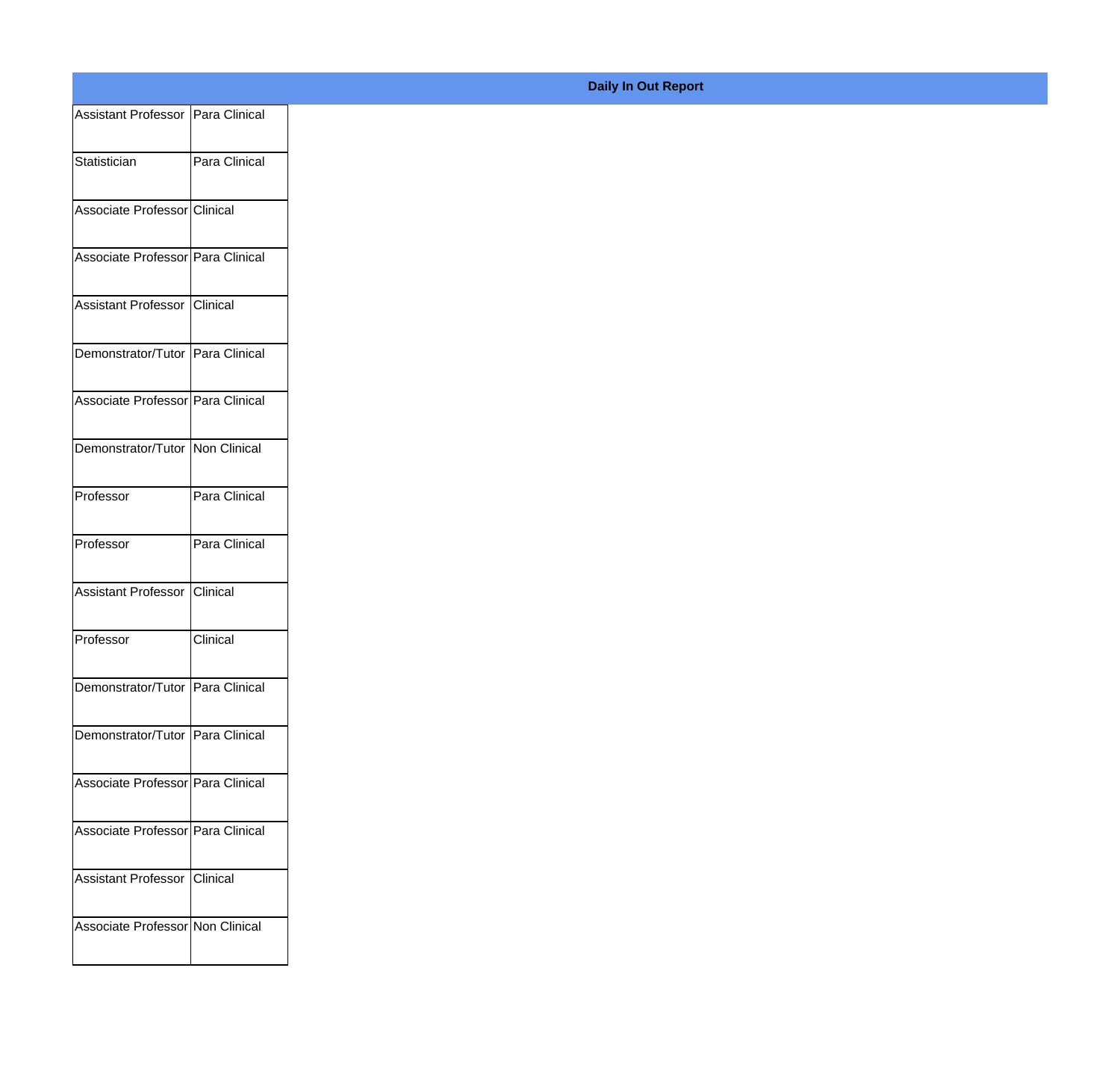|                                                   |                                   |             |           |          | <b>Daily In Out Report</b> |   |                                        |
|---------------------------------------------------|-----------------------------------|-------------|-----------|----------|----------------------------|---|----------------------------------------|
| <b>Government</b><br>Medical College,<br> Khandwa | DR SUNIL<br><b>BAJOLIYA</b>       | 22 Jul 2020 | 19:30:27  |          | 00:00                      | E | <b>IOTO-Rhiono-</b><br>Laryngology     |
| lGovernment<br>Medical College,<br>lKhandwa       | DR NISHA MANDLOI<br>IPANWAR       | 22 Jul 2020 | 109:42:09 | 16:38:40 | 06:56                      | P | <b>Obstetrics &amp;</b><br>Gynaecology |
| Government<br>Medical College,<br>Khandwa         | <b>DR NANDINI</b><br><b>DIXIT</b> | 22 Jul 2020 | 13:07:09  |          | 00:00                      | E | Paediatrics                            |
| Government<br>Medical College,<br>Khandwa         | <b>DR SATISH</b><br>ICHANDEL      | 22 Jul 2020 | 11:03:56  | 17:57:13 | 06:54                      | P | Pharmacology                           |
| Government<br>Medical College,<br>Khandwa         | <b>IDR MUKTESHWARI</b><br>IGUPTA  | 22 Jul 2020 | 10:30:52  | 16:25:50 | 05:55                      | P | Pharmacology                           |
| <b>Government</b><br>Medical College,<br>Khandwa  | DR YASHPAL RAY                    | 22 Jul 2020 | 12:06:39  |          | 00:00                      | E | Anatomy                                |
| Government<br>Medical College,<br>Khandwa         | MOHIT GARG                        | 22 Jul 2020 | 09:43:19  |          | 00:00                      | E | General Medicine                       |